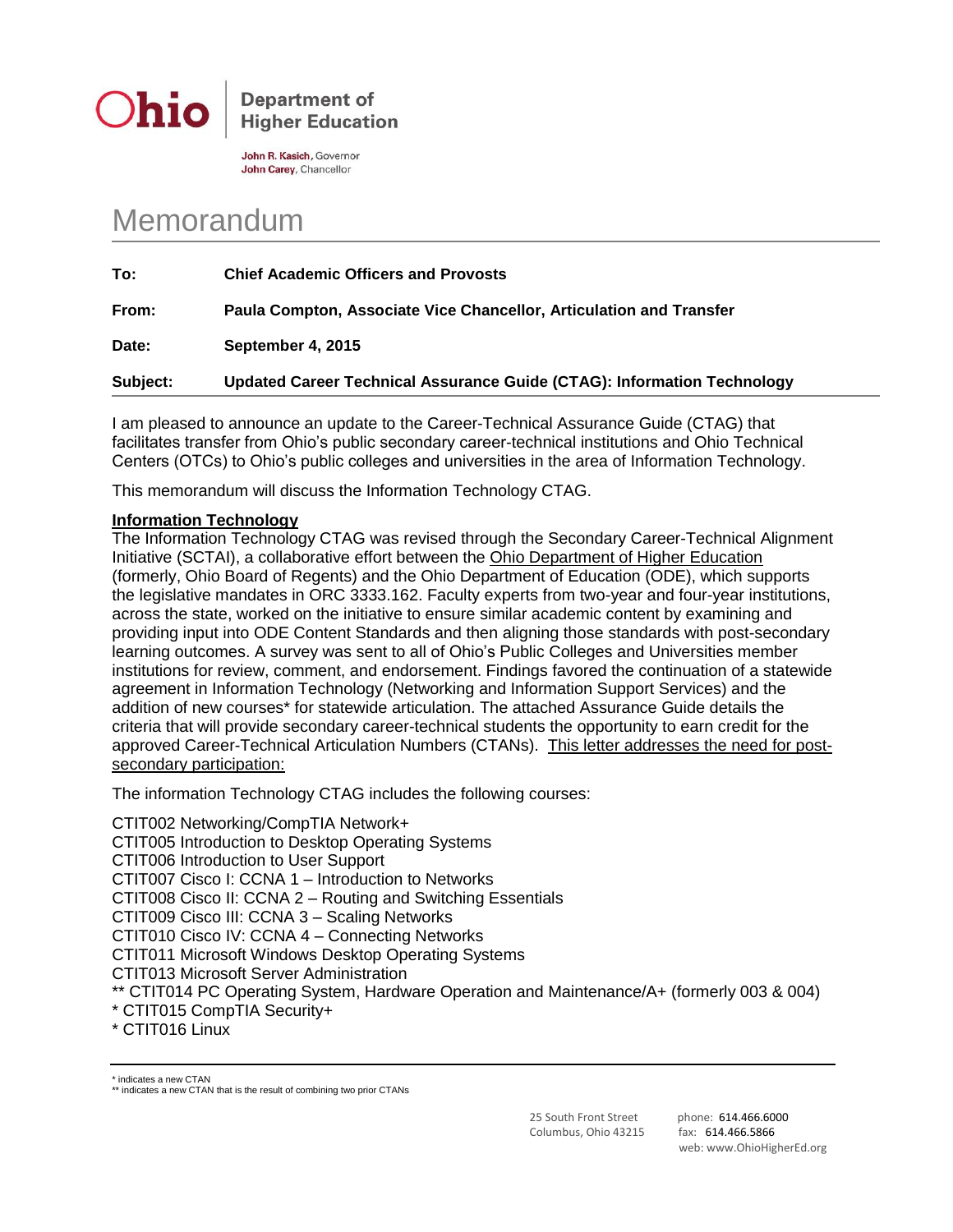We conducted an audit of our Information Technology statewide agreements this summer. What we found is that many participating post-secondary institutions (11 out of 14) have combined their courses that matched to (CTIT003) PC Hardware Operation and Maintenance/A+ and (CTIT004) CompTIA A+ Installation and Configuration. The most common course was a combined course at 3 hours.

On December 1, 2015 we will expire the statewide career technical agreements, CTIT003 and CTIT004 and a new combined CTAG (CTIT014) PC Operating System, Hardware Operation and Maintenance/A+ will take its place. The learning outcomes for this CTAN can be found on page 9 of the attached Assurance Guide.

All Institutions have been notified in a separate communication to update our office on the appropriate course(s) to match to CTIT0014. Where possible, courses will be administratively changed to the new CTAN number. Please contact Robert Haas at [haasr@mtc.edu](mailto:haasr@mtc.edu) for more information.

### **Current Approvals**

For this CTAG, post-secondary institutions and Adult Career-Technical Centers that are currently approved for (CTIT002) Networking/CompTIA Network+, (CTIT005) Introduction to Desktop Operating Systems, (CTIT006) Introduction to User Support, (CTIT011) Microsoft Windows Desktop Operating Systems, and (CTIT013) Microsoft Server Administration **do not** need to take further action.

If your program has content that matches the learning outcomes, but has not submitted your courses for statewide review, please do so prior to September 28, 2015 and your courses will be reviewed in the next review cycle.

### **New CTANs**

There are three new CTANs, to which, all programs who offer a similar course, must submit information for panel review. Those courses are: (CTIT014) PC Operating System, Hardware Operation and Maintenance/A+ (CTIT015) Comp TIA Security+ (CTIT016) Linux

Please see attached CTAG document for descriptions and learning outcomes.

#### **Expiring CTIT001- Basic and Moving CTIT012- Microsoft.Net Framework Development**

**Foundation** Effective December 1, 2015 **(**CTIT001) Basic will be expired. There will no longer be a statewide guarantee for this course. Additionally, (CTIT012) Microsoft.Net Framework Development Foundation will be moved to the programming CTAG once announced. No action is required at this time.

#### **Military**

We have aligned the following Military Training Experience and Coursework to Networking and Information Support Service CTANs as listed in the table below: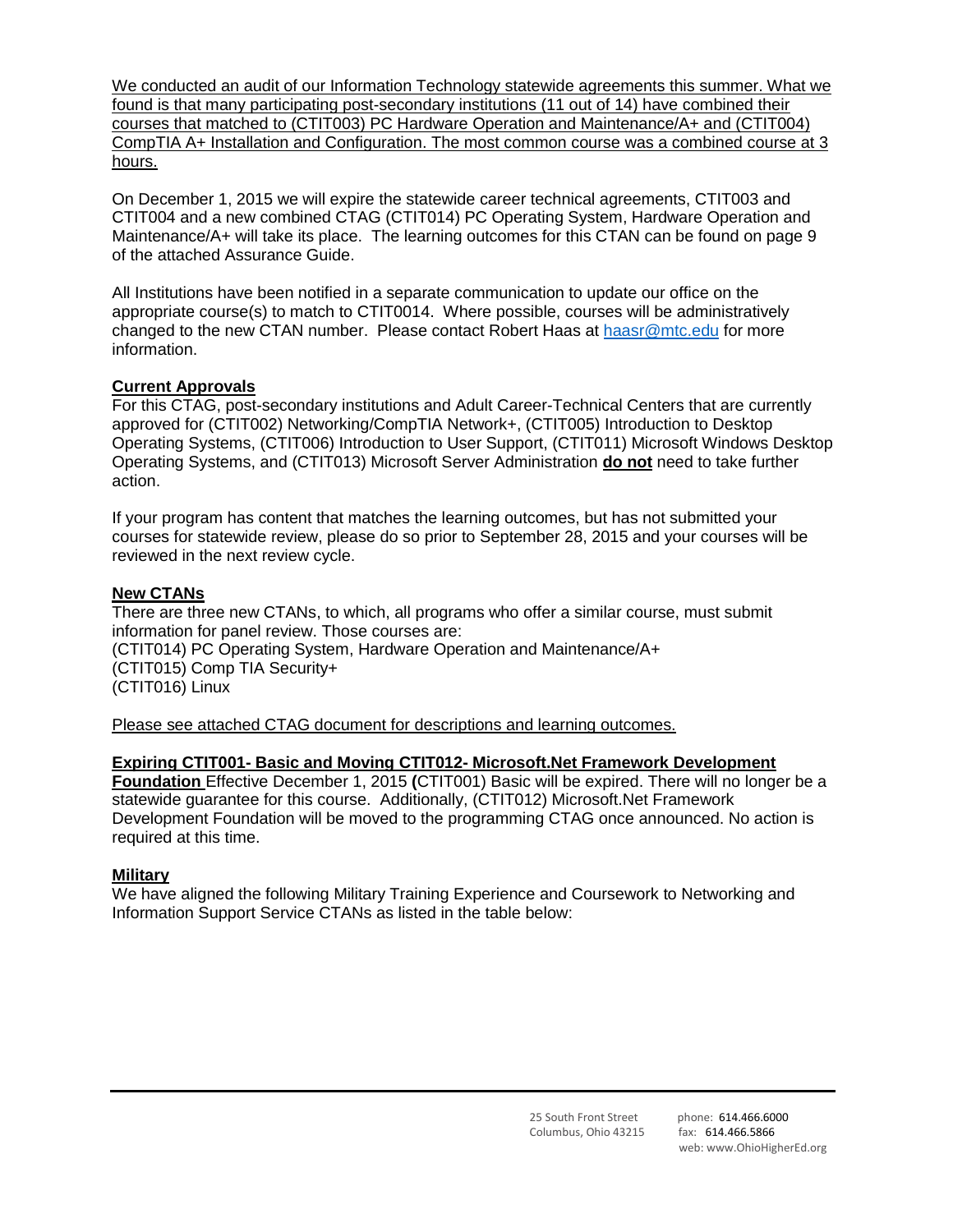# **Reviewed and Approved Military Transfer Assurance Guides (MTAGs) within CTIT**

| <b>ACE ID</b>         | <b>Course</b><br><b>Number</b> | <b>Name of Military</b><br><b>Training</b><br><b>Experience and</b><br><b>Coursework</b> | <b>Effective</b><br><b>Date</b> | <b>Proposed Course</b><br><b>Alignments with Current</b><br><b>Statewide</b><br><b>Course/Program</b><br><b>Equivalency Guarantees</b> | <b>Credit</b><br><b>Hours</b> |
|-----------------------|--------------------------------|------------------------------------------------------------------------------------------|---------------------------------|----------------------------------------------------------------------------------------------------------------------------------------|-------------------------------|
| AR-1715-              |                                | <b>Signal Support</b>                                                                    | $1/2014 -$                      | CTIT002<br>Networking/CompTIA<br>Network+                                                                                              | 3 hrs.                        |
| 0928 (V7)             | 101-25U10                      | <b>Systems Specialist</b>                                                                | Present                         | CTIT006 Introduction to<br><b>User Support</b>                                                                                         | 3 hrs.                        |
| AR-1402-<br>0169 (V2) | 113-25B10                      | Information<br>Technology<br>Specialist                                                  | 10/2012<br>$-9/2015$            | CTIT014 PC Operating<br>System, Hardware<br>Operation and<br>Maintenance/A+                                                            | 6 hrs.                        |
|                       |                                |                                                                                          |                                 | CTIT002<br>Networking/CompTIA<br>Network+                                                                                              | 3 hrs.                        |
| AR-1402-<br>0168 (V8) | 531-25B10                      | Information<br>Technology<br>Specialist                                                  | $6/2012 -$<br>Present           | CTIT014 PC Operating<br>System, Hardware<br>Operation and<br>Maintenance/A+                                                            | 6 hrs.                        |
|                       |                                |                                                                                          |                                 | CTIT007 Cisco I<br>CTIT008 Cisco II<br>CTIT015 CompTIA<br>Security+                                                                    | 3 hrs.<br>3 hrs.<br>3 hrs.    |
|                       |                                |                                                                                          |                                 | CTIT002<br>Networking/CompTIA<br>Network+                                                                                              | 3 hrs.                        |
| NV-1715-              |                                | <b>Information Systems</b>                                                               |                                 | CTIT014 PC Operating<br>System, Hardware<br>Operation and<br>Maintenance/A+                                                            | $3$ hrs.                      |
| 2089 (V3)             | A-150-2300                     | Maintenance<br>Technician                                                                | 11/2012<br>- Present            | CTIT013 Windows Server<br>Administration                                                                                               | 3 hrs.                        |
|                       |                                |                                                                                          |                                 | CTIT002<br>Networking/CompTIA<br>Network+                                                                                              | 3 hrs.                        |
|                       |                                |                                                                                          |                                 | CTIT014 PC Operating<br>System, Hardware<br>Operation and Maintenance                                                                  | 3 hrs.                        |
|                       |                                |                                                                                          |                                 | CTIT007 Cisco I                                                                                                                        | 3 hrs.                        |
| NV-1715-<br>2307 (V1) | A-202-2100                     | <b>Information Systems</b><br>Technician Class "A"                                       | $7/2010 -$<br>Present           | CTIT011 Windows Desktop<br><b>Operating Systems</b>                                                                                    | 3 hrs.                        |
|                       |                                |                                                                                          |                                 | CTIT013 Windows Server<br>Administration                                                                                               | 3 hrs.                        |

 25 South Front Street phone: 614.466.6000 Columbus, Ohio 43215 fax: 614.466.5866